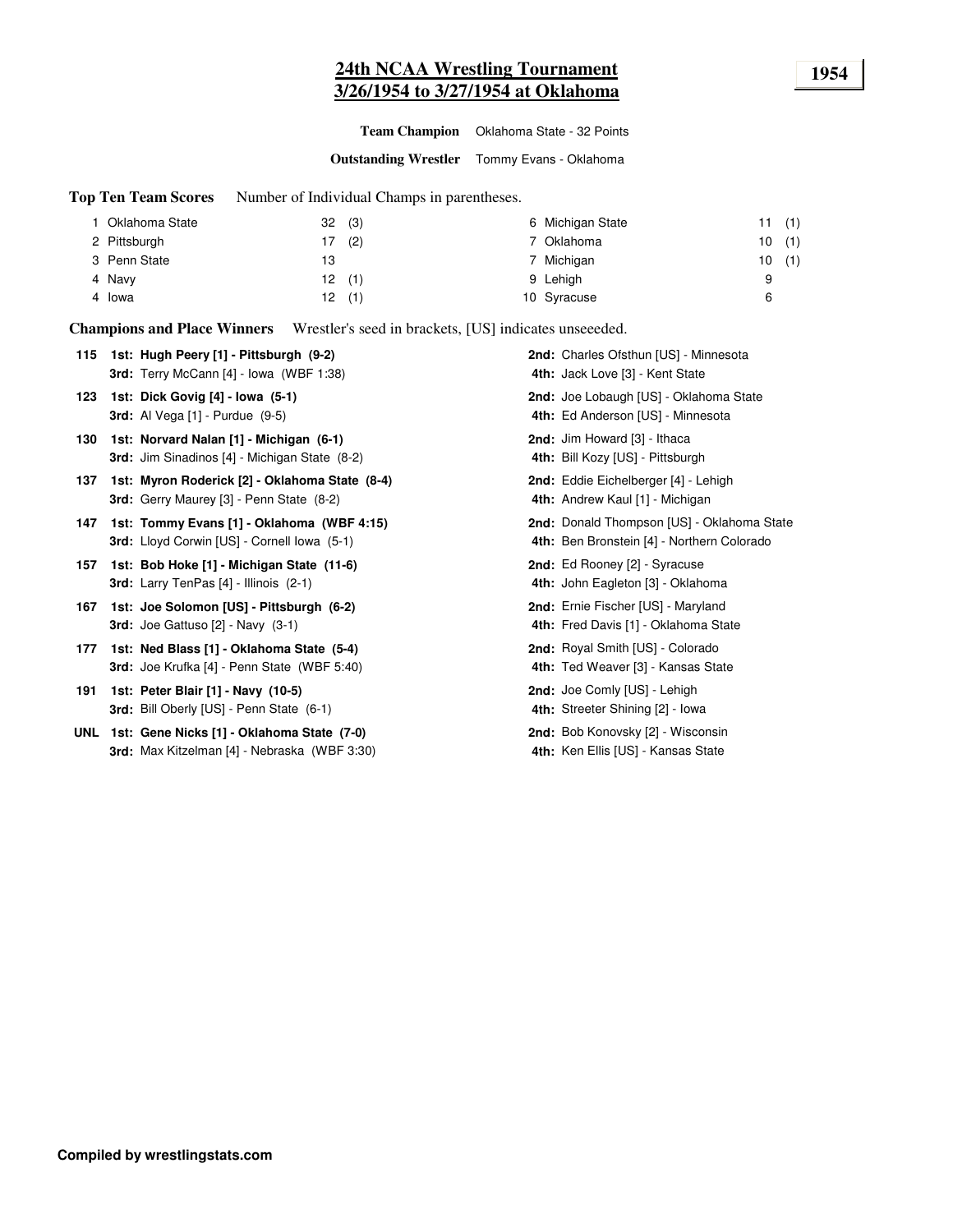# **3/26/1954 to 3/27/1954 at Oklahoma 1954 NCAA Wrestling Championship Page <sup>1</sup> of <sup>20</sup>**

| Hugh Peery, Pittsburgh [1]    |                      |                      |                     |
|-------------------------------|----------------------|----------------------|---------------------|
|                               | Hugh Peery Fall 3:55 |                      | 115 Weight Class    |
| Joe Landholm, Kansas State    |                      |                      |                     |
|                               |                      | Hugh Peery Fall 4:00 |                     |
| Robert David, Auburn          |                      |                      |                     |
|                               | Robert David         |                      |                     |
| Bye                           |                      |                      |                     |
|                               |                      |                      | Hugh Peery 6-5      |
| Terry McCann, Iowa [4]        |                      |                      |                     |
| Bye                           | Terry McCann         |                      |                     |
|                               |                      |                      |                     |
|                               |                      | Terry McCann 13-4    |                     |
| Dave Bowlin, Oklahoma State   |                      |                      |                     |
| Manuel Pihakis, Indiana       | Dave Bowlin 4-2      |                      |                     |
|                               |                      |                      |                     |
| Junior Corr, Oklahoma         |                      |                      | Hugh Peery 9-2      |
|                               | Junior Corr 9-6      |                      |                     |
| Robert Whelan, SIU-Carbondale |                      |                      |                     |
|                               |                      |                      |                     |
| Tom Torgerson, Colorado [2]   |                      | Tom Torgerson 11-6   |                     |
|                               | Tom Torgerson        |                      |                     |
| Bye                           |                      |                      |                     |
|                               |                      |                      | Charles Ofsthun 7-1 |
| Charles Ofsthun, Minnesota    |                      |                      |                     |
|                               | Charles Ofsthun      |                      |                     |
| Bye                           |                      |                      |                     |
|                               |                      | Charles Ofsthun 7-5  |                     |
| Jack Love, Kent State [3]     |                      |                      |                     |
|                               | Jack Love            |                      |                     |
| <b>Bye</b>                    |                      |                      |                     |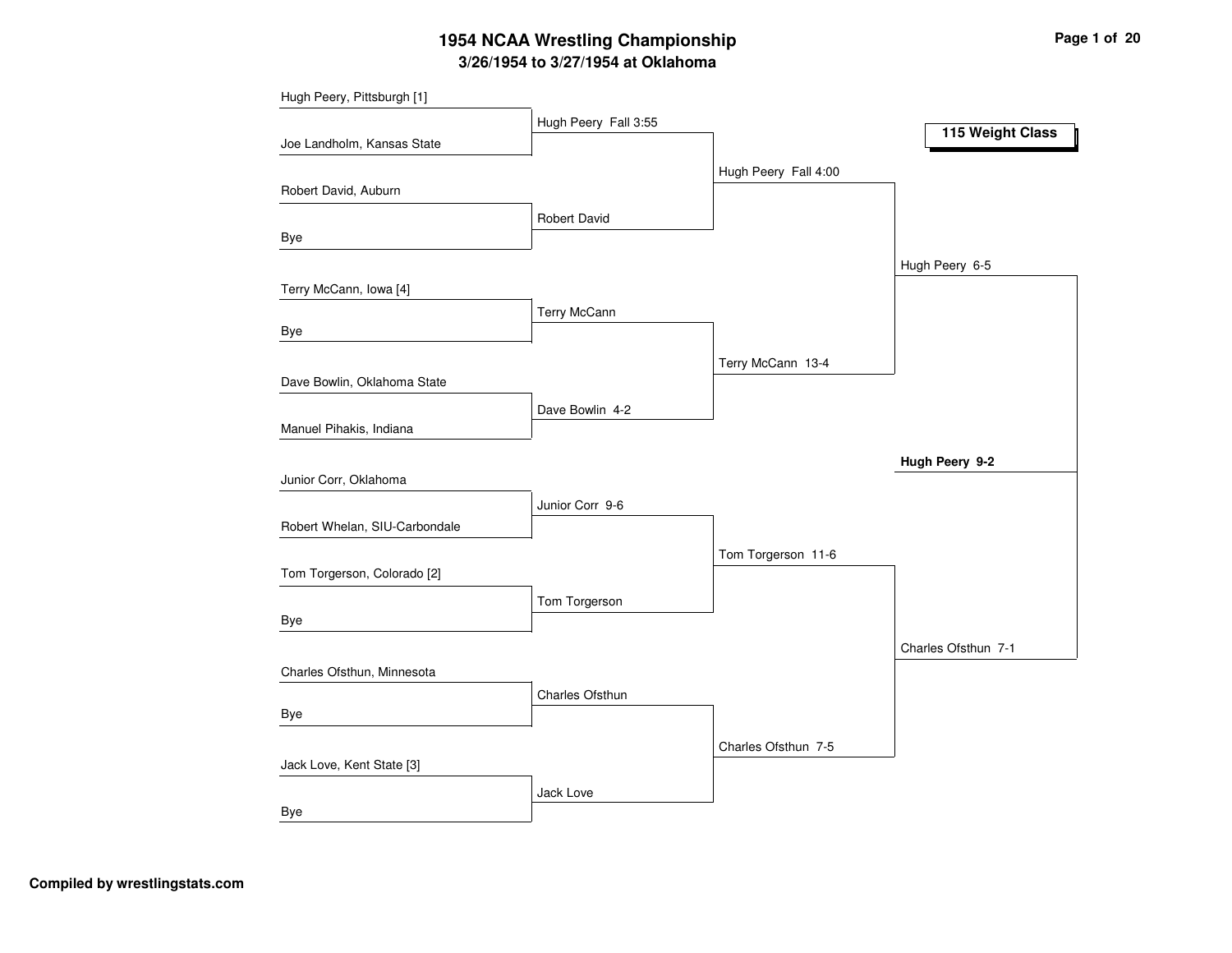# **3/26/1954 to 3/27/1954 at Oklahoma 1954 NCAA Wrestling Championship Page <sup>2</sup> of <sup>20</sup>**

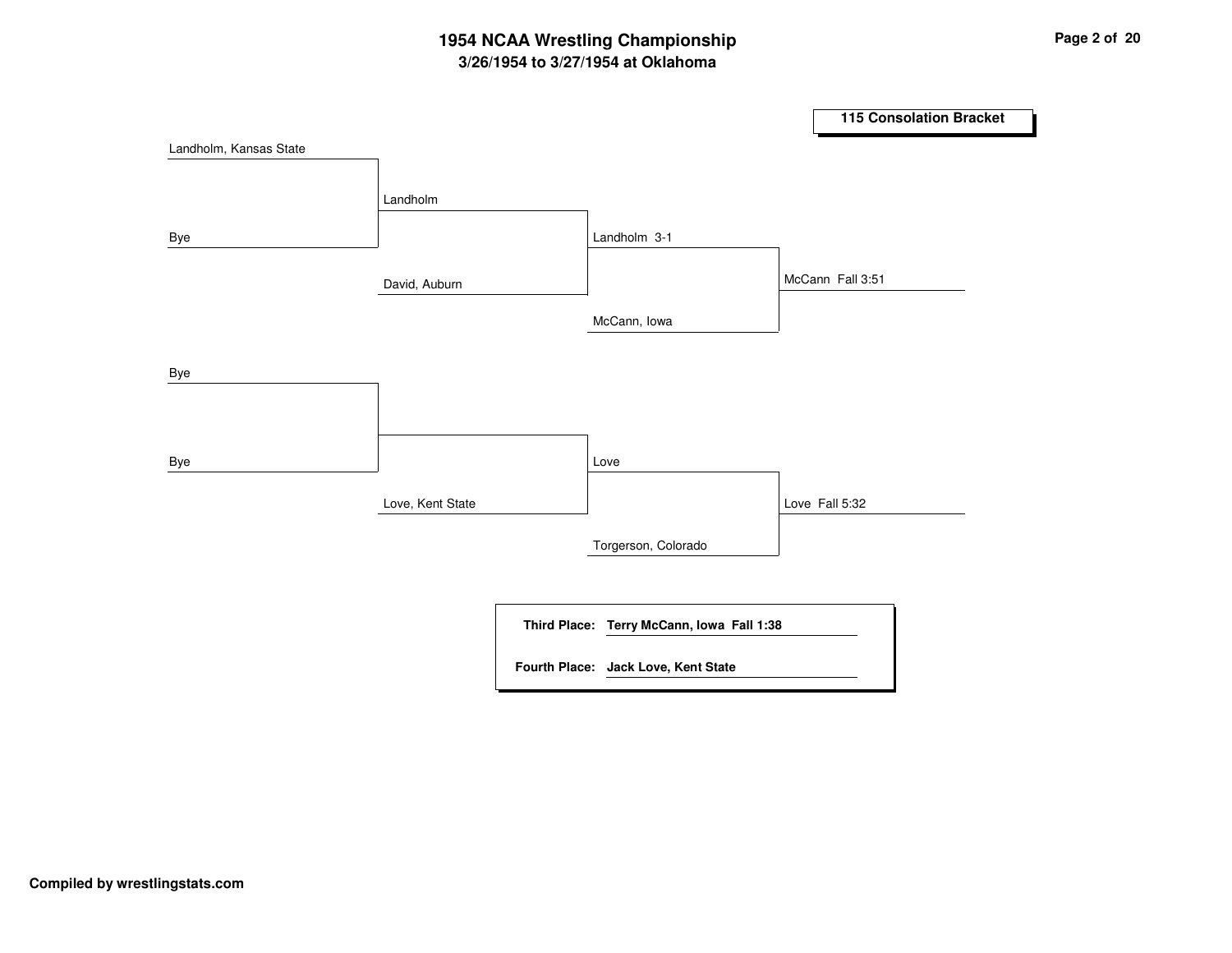# **3/26/1954 to 3/27/1954 at Oklahoma 1954 NCAA Wrestling Championship Page <sup>3</sup> of <sup>20</sup>**

| Dick Govig, Iowa [4]                |                   |                      |                  |
|-------------------------------------|-------------------|----------------------|------------------|
|                                     | Dick Govig 9-0    |                      | 123 Weight Class |
| Stephan Levin, CCNY                 |                   |                      |                  |
|                                     |                   | Dick Govig Fall 4:31 |                  |
| Bill Allen, Texas A & M             |                   |                      |                  |
|                                     | <b>Bill Allen</b> |                      |                  |
| Bye                                 |                   |                      |                  |
|                                     |                   |                      | Dick Govig 4-3   |
| Al Vega, Purdue [1]                 | Al Vega FFT       |                      |                  |
| Harry Pawlik, North Carolina        |                   |                      |                  |
|                                     |                   | Al Vega 7-1          |                  |
| Ted Bredehoft, Cornell Iowa         |                   |                      |                  |
|                                     | Ted Bredehoft 6-5 |                      |                  |
| Robert Royce, Wyoming               |                   |                      |                  |
|                                     |                   |                      | Dick Govig 5-1   |
| Joe Lobaugh, Oklahoma State         |                   |                      |                  |
|                                     | Joe Lobaugh 4-0   |                      |                  |
| Donald Stubblebine, Springfield [2] |                   |                      |                  |
|                                     |                   | Joe Lobaugh 6-3      |                  |
| Ed Anderson, Minnesota              |                   |                      |                  |
| Bye                                 | Ed Anderson       |                      |                  |
|                                     |                   |                      | Joe Lobaugh RD   |
| Bob McCreary, Temple [3]            |                   |                      |                  |
|                                     | Bob McCreary 4-1  |                      |                  |
| Ed Blubaugh, Oklahoma               |                   |                      |                  |
|                                     |                   | John Ontiveros 3-1   |                  |
| John Ontiveros, Illinois            |                   |                      |                  |
|                                     | John Ontiveros    |                      |                  |
| <b>Bye</b>                          |                   |                      |                  |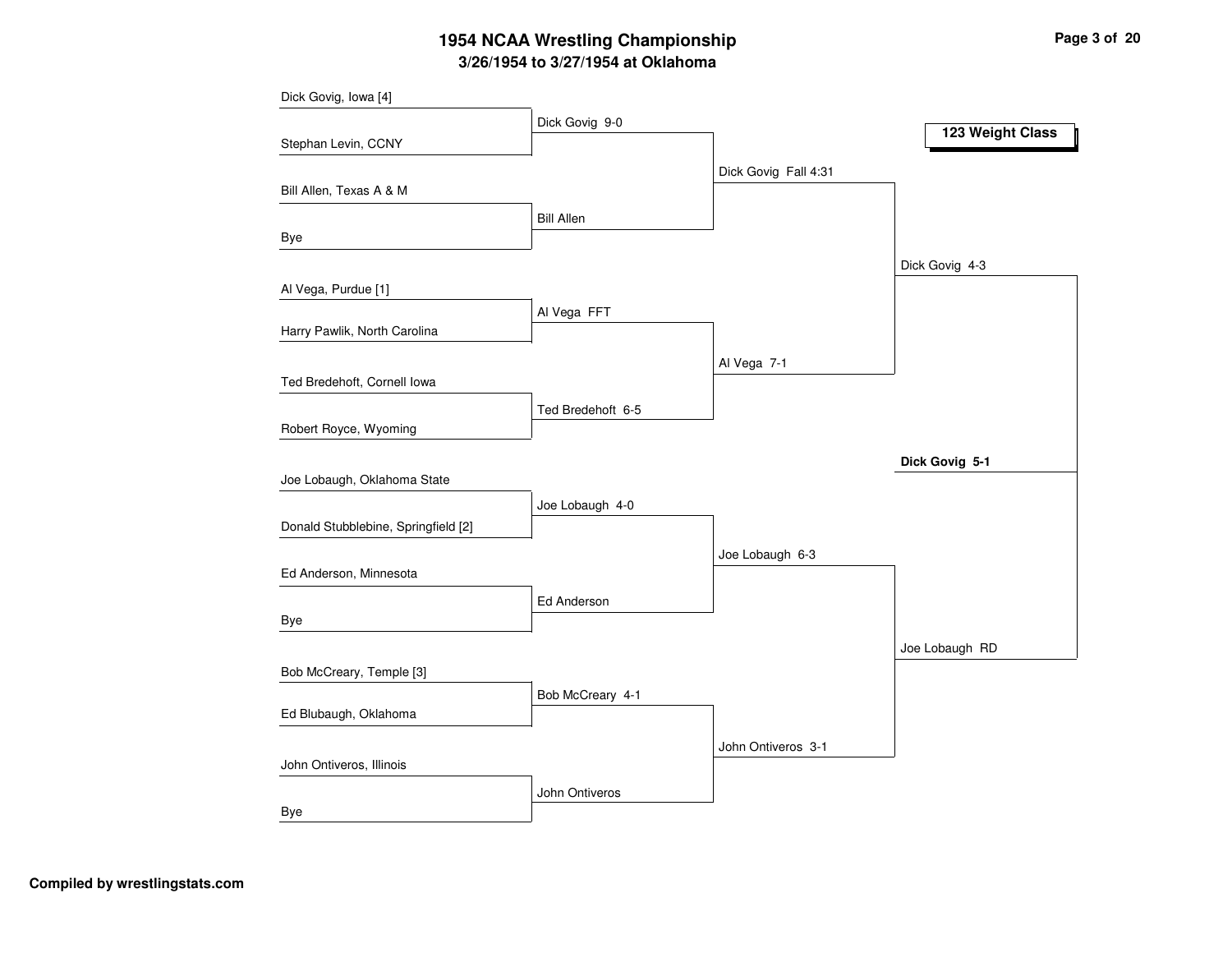## **3/26/1954 to 3/27/1954 at Oklahoma 1954 NCAA Wrestling Championship Page <sup>4</sup> of <sup>20</sup>**

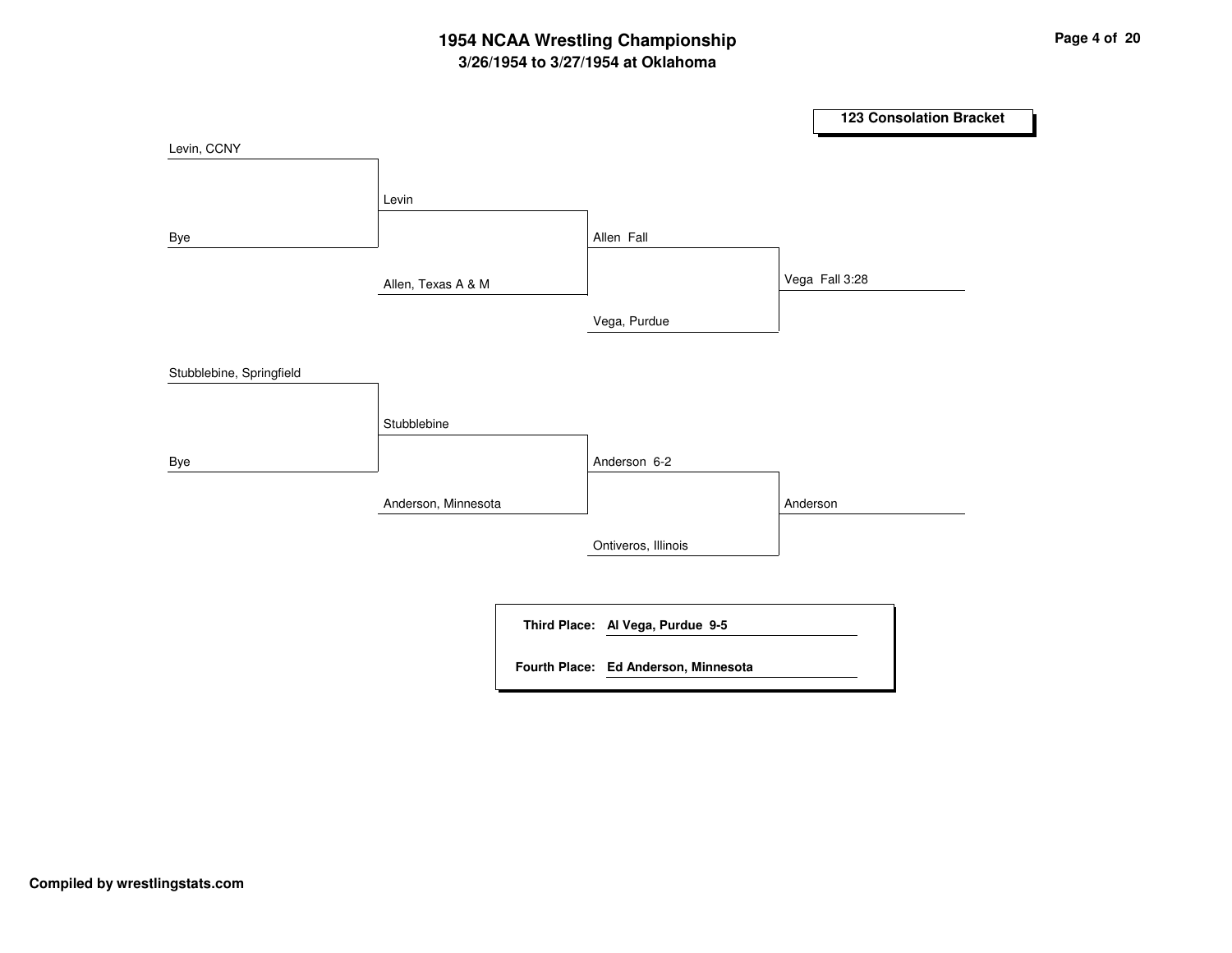| Reed Weight<br>Bye<br>Jim Sinadinos Fall 4:18<br>130 Weight Class<br>Jim Sinadinos, Michigan State [4]<br>Jim Sinadinos<br>Bye<br>Jim Sinadinos 5-5 RD<br>Mark Murray, Cornell Iowa<br>Mark Murray Fall 1:50<br>Bye<br>Ron Day 7-0<br>Ron Day, Colorado State<br>Ron Day<br>Bye<br>Norvard Nalan 4-1<br>Parker Mangus, Lehigh<br>Parker Mangus<br>Bye |  |
|-------------------------------------------------------------------------------------------------------------------------------------------------------------------------------------------------------------------------------------------------------------------------------------------------------------------------------------------------------|--|
|                                                                                                                                                                                                                                                                                                                                                       |  |
|                                                                                                                                                                                                                                                                                                                                                       |  |
|                                                                                                                                                                                                                                                                                                                                                       |  |
|                                                                                                                                                                                                                                                                                                                                                       |  |
|                                                                                                                                                                                                                                                                                                                                                       |  |
|                                                                                                                                                                                                                                                                                                                                                       |  |
|                                                                                                                                                                                                                                                                                                                                                       |  |
|                                                                                                                                                                                                                                                                                                                                                       |  |
|                                                                                                                                                                                                                                                                                                                                                       |  |
| Don Hart 10-2<br>Hugh Linn, Iowa State                                                                                                                                                                                                                                                                                                                |  |
| Don Hart 11-3<br>Don Hart, Oklahoma                                                                                                                                                                                                                                                                                                                   |  |
| Norvard Nalan Fall 5:18<br>Bob Beattie, Texas A & M                                                                                                                                                                                                                                                                                                   |  |
| <b>Bob Beattie</b><br>Bye                                                                                                                                                                                                                                                                                                                             |  |
| Norvard Nalan Fall 1:50<br>Norvard Nalan, Michigan [1]                                                                                                                                                                                                                                                                                                |  |
| Norvard Nalan Fall 7:25<br>David Simmons, Oklahoma State                                                                                                                                                                                                                                                                                              |  |
| Norvard Nalan 6-1<br>Bill Hunt, Minnesota                                                                                                                                                                                                                                                                                                             |  |
| Dick Lemyre 7-5<br>Dick Lemyre, Penn State [2]                                                                                                                                                                                                                                                                                                        |  |
| Dick Lemyre 8-6<br>Bob Mancuso, Kansas State                                                                                                                                                                                                                                                                                                          |  |
| <b>Bob Mancuso</b><br>Bye                                                                                                                                                                                                                                                                                                                             |  |
| Richard Hockley 2-1<br>Richard Hockley, Wyoming                                                                                                                                                                                                                                                                                                       |  |
| <b>Richard Hockley</b><br>Bye                                                                                                                                                                                                                                                                                                                         |  |
| Richard Hockley 2-0<br>Gerald Koch, Northern Iowa                                                                                                                                                                                                                                                                                                     |  |
| Gerald Koch<br>Bye                                                                                                                                                                                                                                                                                                                                    |  |
| Jim Howard RD<br>Jim Howard, Ithaca [3]                                                                                                                                                                                                                                                                                                               |  |
| Jim Howard<br>Bye                                                                                                                                                                                                                                                                                                                                     |  |
| Jim Howard 1-0<br>Bill Kozy, Pittsburgh                                                                                                                                                                                                                                                                                                               |  |
| <b>Bill Kozy</b><br><b>Bye</b>                                                                                                                                                                                                                                                                                                                        |  |
| Jim Howard 8-5<br>Vernon Whitney, Purdue                                                                                                                                                                                                                                                                                                              |  |
| Vernon Whitney<br>Bye                                                                                                                                                                                                                                                                                                                                 |  |
| Vernon Whitney 10-4<br>David Kikuchi, California-Berkeley                                                                                                                                                                                                                                                                                             |  |
| David Kikuchi<br>Bye                                                                                                                                                                                                                                                                                                                                  |  |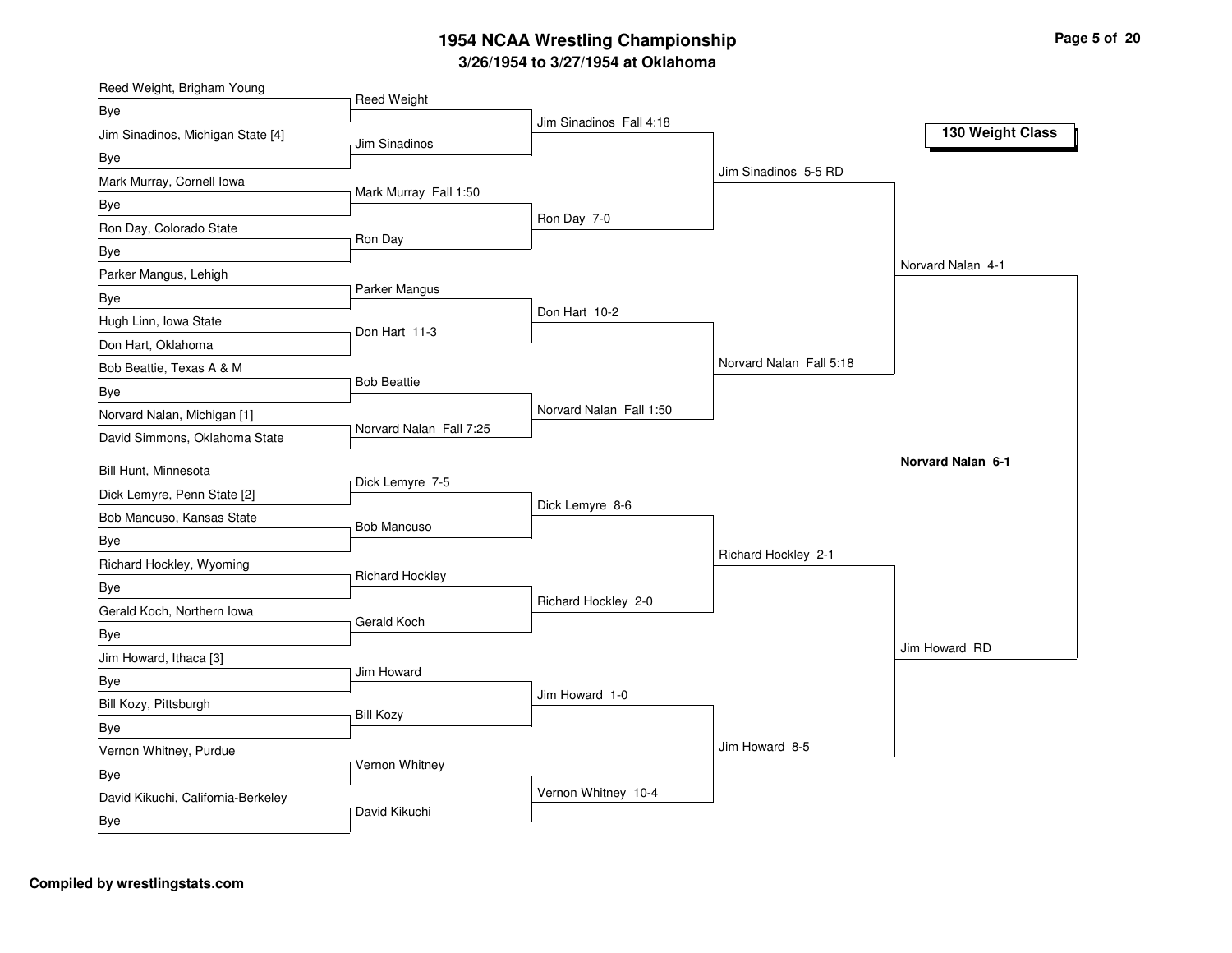# **3/26/1954 to 3/27/1954 at Oklahoma 1954 NCAA Wrestling Championship Page <sup>6</sup> of <sup>20</sup>**

![](_page_6_Figure_1.jpeg)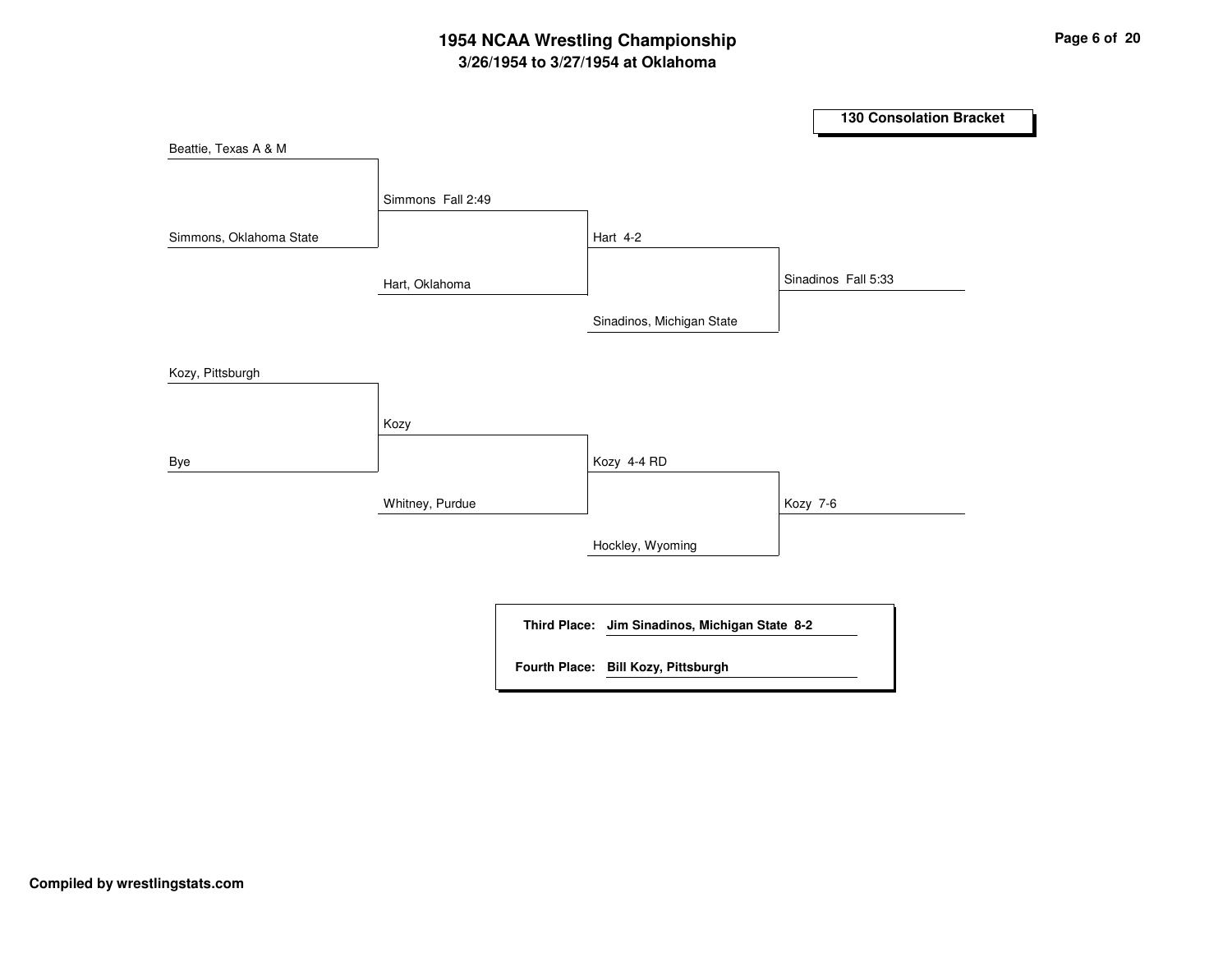| Warren DePrenger, Cornell Iowa            |                           |                              |                        |                        |
|-------------------------------------------|---------------------------|------------------------------|------------------------|------------------------|
| Bye                                       | Warren DePrenger          | Warren DePrenger 6-0         |                        |                        |
| Wayne Loucks, California-Berkeley         | Wayne Loucks              |                              |                        | 137 Weight Class       |
| Bye                                       |                           |                              |                        |                        |
| Lee Young, Oklahoma                       |                           |                              | Eddie Eichelberger 9-5 |                        |
| Bye                                       | Lee Young                 |                              |                        |                        |
| Eddie Eichelberger, Lehigh [4]            |                           | Eddie Eichelberger Fall 4:42 |                        |                        |
| Bye                                       | Eddie Eichelberger        |                              |                        |                        |
| George Matthews, Pittsburgh               |                           |                              |                        | Eddie Eichelberger 8-2 |
| Bye                                       | George Matthews Fall 4:15 |                              |                        |                        |
| Raymond Downey, Auburn                    |                           | George Matthews 9-0          |                        |                        |
| Bye                                       | Raymond Downey            |                              |                        |                        |
| Andrew Kaul, Michigan [1]                 |                           |                              | Andrew Kaul 6-3        |                        |
| Bye                                       | Andrew Kaul               |                              |                        |                        |
| Dick Cappel, Texas A & M                  |                           | Andrew Kaul 7-1              |                        |                        |
| Bill Turner, Illinois                     | Bill Turner Fall 4:15     |                              |                        |                        |
| Jerry Rollins, Brigham Young              |                           |                              |                        | Myron Roderick 8-4     |
|                                           | Jerry Rollins             |                              |                        |                        |
| Bye<br>Myron Roderick, Oklahoma State [2] |                           | Myron Roderick Fall 4:11     |                        |                        |
|                                           | Myron Roderick            |                              |                        |                        |
| Bye                                       |                           |                              | Myron Roderick 11-4    |                        |
| Bob Datteri, Colorado State               | <b>Bob Datteri</b>        |                              |                        |                        |
| Bye                                       |                           | Ed Casalicchio 8-3           |                        |                        |
| Ed Casalicchio, Michigan State            | Ed Casalicchio            |                              |                        |                        |
| Bye                                       |                           |                              |                        | Myron Roderick 5-2     |
| Elton Chatfield, Kansas State             | <b>Elton Chatfield</b>    |                              |                        |                        |
| Bye                                       |                           | Gerry Maurey Fall 1:35       |                        |                        |
| Gerry Maurey, Penn State [3]              | Gerry Maurey              |                              |                        |                        |
| Bye                                       |                           |                              |                        |                        |
| Eddison Hairston, Lincoln                 | <b>Eddison Hairston</b>   |                              | Gerry Maurey 6-2       |                        |
| Bye                                       |                           |                              |                        |                        |
| Sam Ruzic, Iowa State                     | Sam Ruzic                 | Sam Ruzic 7-0                |                        |                        |
| Bye                                       |                           |                              |                        |                        |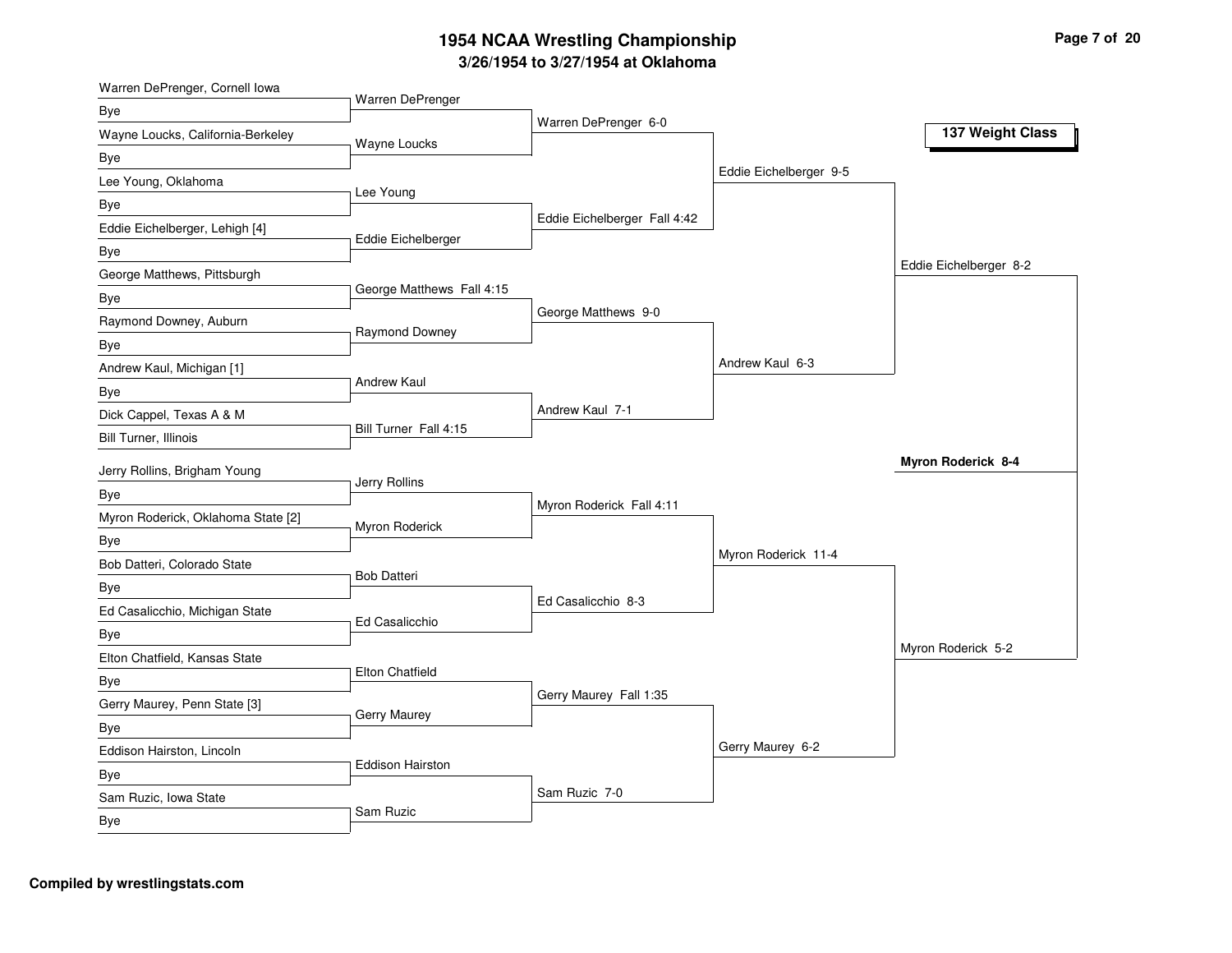# **3/26/1954 to 3/27/1954 at Oklahoma 1954 NCAA Wrestling Championship Page <sup>8</sup> of <sup>20</sup>**

![](_page_8_Figure_1.jpeg)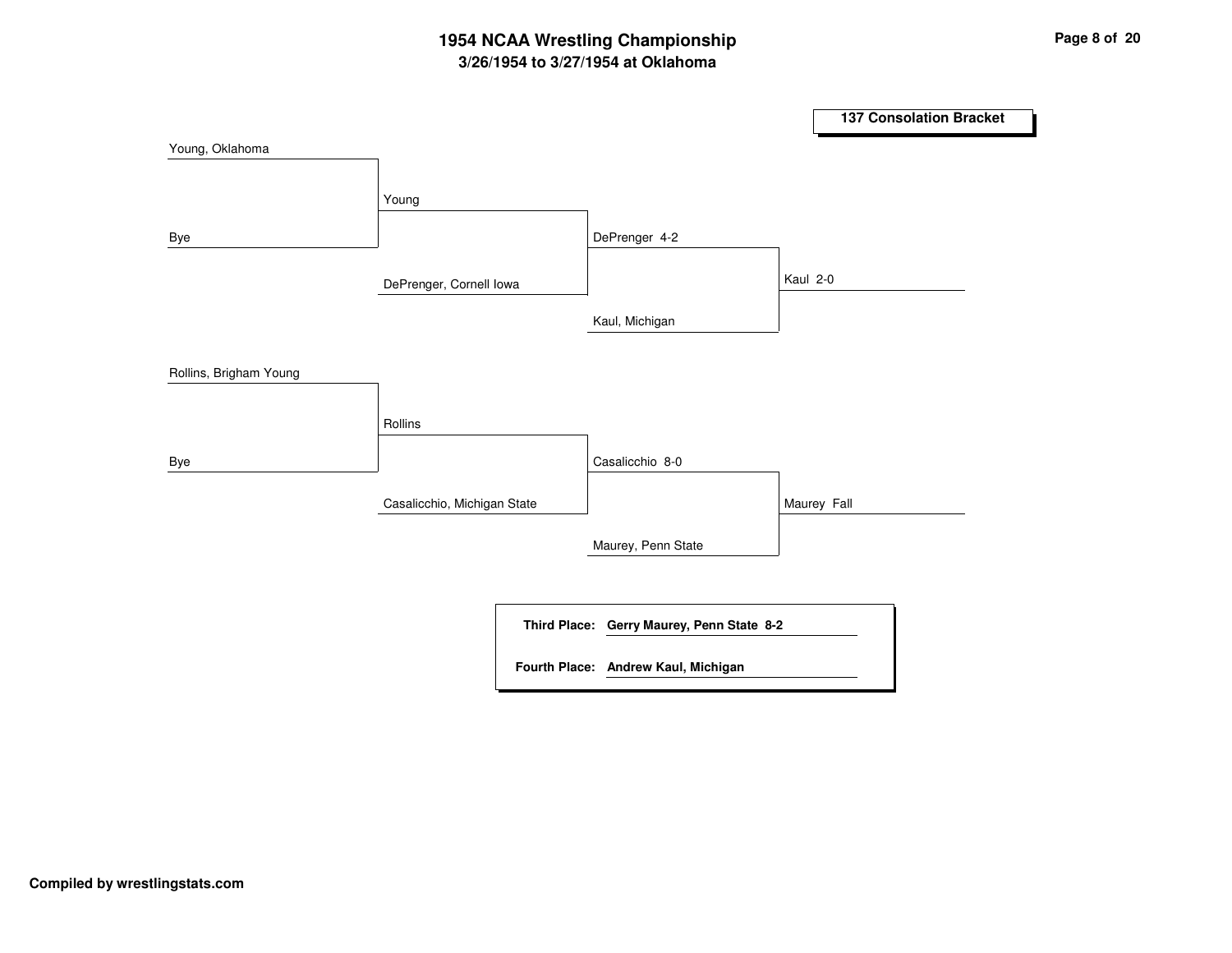| Doug Frey, Penn State                |                   |                        |                      |                       |
|--------------------------------------|-------------------|------------------------|----------------------|-----------------------|
| Art Keith, Oregon State              | Doug Frey 5-4     | Doug Frey Fall 1:36    |                      |                       |
| Rudy Henson, Texas A & M             | Rudy Henson       |                        |                      | 147 Weight Class      |
| Bye                                  |                   |                        |                      |                       |
| Tommy Evans, Oklahoma [1]            | Tommy Evans       |                        | Tommy Evans 8-3      |                       |
| Bye                                  |                   |                        |                      |                       |
| Clyde Whitman, West Chester          | Clyde Whitman     | Tommy Evans 16-8       |                      |                       |
| Bye                                  |                   |                        |                      |                       |
| Ben Bronstein, Northern Colorado [4] |                   |                        |                      | Tommy Evans Fall 7:34 |
| Bye                                  | Ben Bronstein     |                        |                      |                       |
| Clayton Carothers, Lincoln           | Clayton Carothers | Ben Bronstein 7-0      |                      |                       |
| <b>Bye</b>                           |                   |                        |                      |                       |
| Ken Spicher, Kansas State            |                   |                        | Ben Bronstein 4-2    |                       |
| Bye                                  | Ken Spicher       |                        |                      |                       |
| George McGee, North Carolina         |                   | Ken Spicher 8-0        |                      |                       |
| Bye                                  | George McGee      |                        |                      |                       |
|                                      |                   |                        |                      |                       |
|                                      |                   |                        |                      | Tommy Evans Fall 4:15 |
| Donald Thompson, Oklahoma State      | Donald Thompson   |                        |                      |                       |
| Bye                                  |                   | Donald Thompson 5-5 RD |                      |                       |
| Lloyd Corwin, Cornell Iowa           | Lloyd Corwin      |                        |                      |                       |
| Bye                                  |                   |                        | Donald Thompson 8-2  |                       |
| Bill Bock, Springfield               | <b>Bill Bock</b>  |                        |                      |                       |
| Bye                                  |                   | Bill Bock Fall 5:11    |                      |                       |
| Ian MacEwan, Kent State [3]          | Ian MacEwan       |                        |                      |                       |
| Bye                                  |                   |                        |                      | Donald Thompson 3-1   |
| Delbert Lockwood, Colorado State     | Delbert Lockwood  |                        |                      |                       |
| Bye                                  |                   | Delbert Lockwood 6-0   |                      |                       |
| Bill Tambo, Michigan State           | <b>Bill Tambo</b> |                        |                      |                       |
| Bye                                  |                   |                        | Delbert Lockwood 4-2 |                       |
| Don Ellingson, Iowa State            | Don Ellingson     |                        |                      |                       |
| Bye                                  |                   |                        |                      |                       |
| Charles Uram, Pittsburgh [2]<br>Bye  | Charles Uram      | Don Ellingson 4-4 RD   |                      |                       |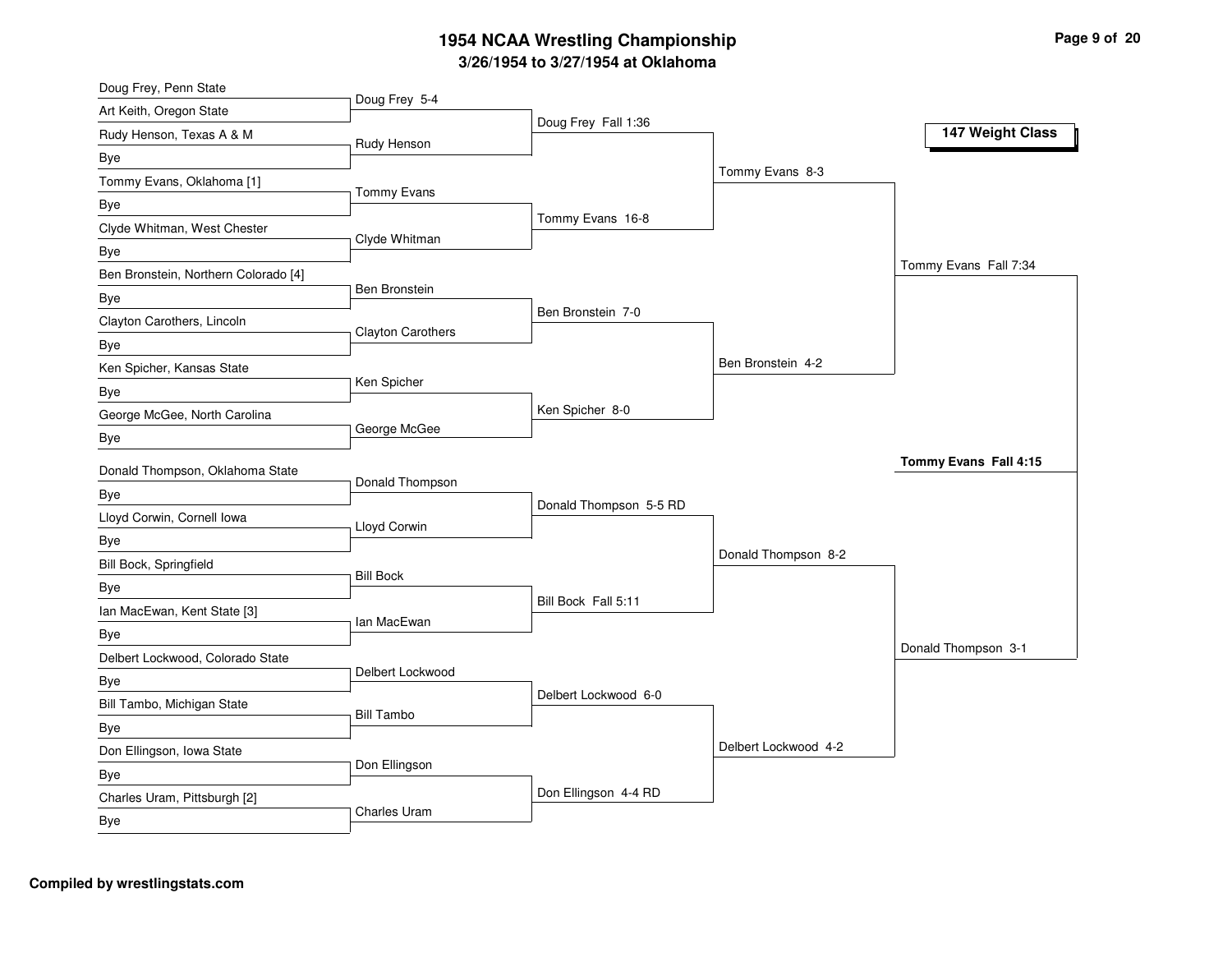# **3/26/1954 to 3/27/1954 at Oklahoma 1954 NCAA Wrestling Championship Page <sup>10</sup> of <sup>20</sup>**

![](_page_10_Figure_1.jpeg)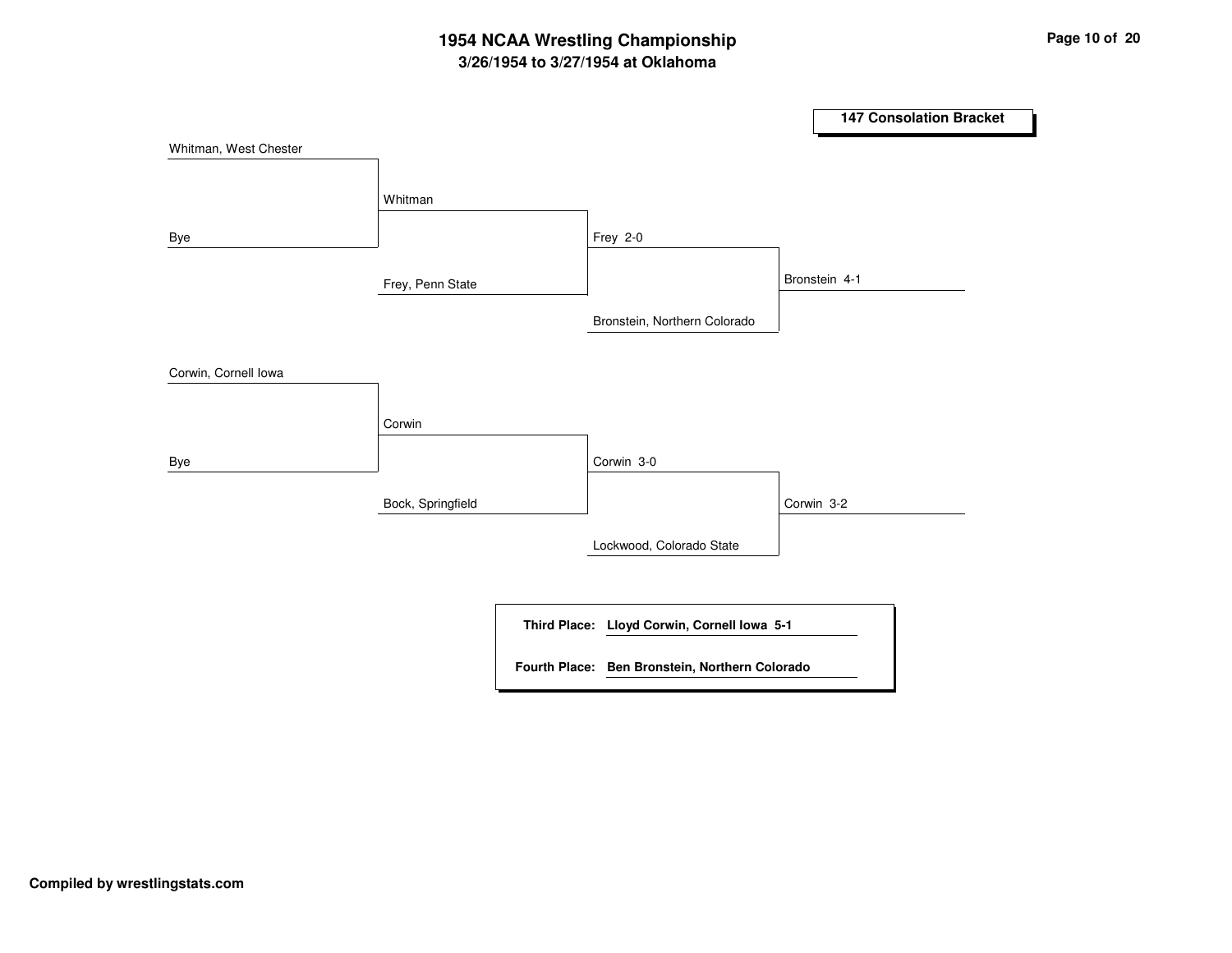| Bye<br>Larry TenPas Fall 1:38<br>157 Weight Class<br>Harvey Bradshaw, North Carolina<br>Harvey Bradshaw<br>Bye<br>Larry TenPas 9-2<br>Arnold Brandt, Wartburg<br>Arnold Brandt<br><b>Bye</b><br>Arnold Brandt 3-2<br>Charles Young, Kansas State<br><b>Charles Young</b><br>Bye<br>Bob Hoke 5-2<br>Bill Zimmerman, West Chester<br><b>Bill Zimmerman</b><br>Bye<br>Bill Zimmerman 5-2<br>Bob Cobbins, Lincoln<br>Bob Bormuth 4-1<br>Bob Bormuth, Wyoming<br>Bob Hoke 7-1<br>Dick Beattie, Oklahoma State<br>Dick Beattie<br>Bye<br>Bob Hoke 6-3<br>Bob Hoke, Michigan State [1]<br>Bob Hoke Fall 5:55<br>Milo Bauer, Brigham Young | Larry TenPas, Illinois [4] | Larry TenPas |  |  |
|------------------------------------------------------------------------------------------------------------------------------------------------------------------------------------------------------------------------------------------------------------------------------------------------------------------------------------------------------------------------------------------------------------------------------------------------------------------------------------------------------------------------------------------------------------------------------------------------------------------------------------|----------------------------|--------------|--|--|
|                                                                                                                                                                                                                                                                                                                                                                                                                                                                                                                                                                                                                                    |                            |              |  |  |
|                                                                                                                                                                                                                                                                                                                                                                                                                                                                                                                                                                                                                                    |                            |              |  |  |
|                                                                                                                                                                                                                                                                                                                                                                                                                                                                                                                                                                                                                                    |                            |              |  |  |
|                                                                                                                                                                                                                                                                                                                                                                                                                                                                                                                                                                                                                                    |                            |              |  |  |
|                                                                                                                                                                                                                                                                                                                                                                                                                                                                                                                                                                                                                                    |                            |              |  |  |
|                                                                                                                                                                                                                                                                                                                                                                                                                                                                                                                                                                                                                                    |                            |              |  |  |
|                                                                                                                                                                                                                                                                                                                                                                                                                                                                                                                                                                                                                                    |                            |              |  |  |
|                                                                                                                                                                                                                                                                                                                                                                                                                                                                                                                                                                                                                                    |                            |              |  |  |
|                                                                                                                                                                                                                                                                                                                                                                                                                                                                                                                                                                                                                                    |                            |              |  |  |
|                                                                                                                                                                                                                                                                                                                                                                                                                                                                                                                                                                                                                                    |                            |              |  |  |
|                                                                                                                                                                                                                                                                                                                                                                                                                                                                                                                                                                                                                                    |                            |              |  |  |
|                                                                                                                                                                                                                                                                                                                                                                                                                                                                                                                                                                                                                                    |                            |              |  |  |
|                                                                                                                                                                                                                                                                                                                                                                                                                                                                                                                                                                                                                                    |                            |              |  |  |
|                                                                                                                                                                                                                                                                                                                                                                                                                                                                                                                                                                                                                                    |                            |              |  |  |
|                                                                                                                                                                                                                                                                                                                                                                                                                                                                                                                                                                                                                                    |                            |              |  |  |
| Bob Hoke 11-6<br>Ed Rooney, Syracuse [2]                                                                                                                                                                                                                                                                                                                                                                                                                                                                                                                                                                                           |                            |              |  |  |
| Ed Rooney Fall 8:33<br>Robert Utter, Springfield                                                                                                                                                                                                                                                                                                                                                                                                                                                                                                                                                                                   |                            |              |  |  |
| Ed Rooney Fall 0:31<br>John McMahon, Michigan                                                                                                                                                                                                                                                                                                                                                                                                                                                                                                                                                                                      |                            |              |  |  |
| John McMahon<br>Bye                                                                                                                                                                                                                                                                                                                                                                                                                                                                                                                                                                                                                |                            |              |  |  |
| Ed Rooney 7-0<br>Sam Downey, Auburn                                                                                                                                                                                                                                                                                                                                                                                                                                                                                                                                                                                                |                            |              |  |  |
| Sam Downey<br>Bye                                                                                                                                                                                                                                                                                                                                                                                                                                                                                                                                                                                                                  |                            |              |  |  |
| Ken Greenhalge 3-0<br>Ken Greenhalge, Northern Colorado                                                                                                                                                                                                                                                                                                                                                                                                                                                                                                                                                                            |                            |              |  |  |
| Ken Greenhalge<br><b>Bye</b>                                                                                                                                                                                                                                                                                                                                                                                                                                                                                                                                                                                                       |                            |              |  |  |
| Ed Rooney 7-6<br>Harlan Jenkinson, Iowa                                                                                                                                                                                                                                                                                                                                                                                                                                                                                                                                                                                            |                            |              |  |  |
| Harlan Jenkinson<br><b>Bye</b>                                                                                                                                                                                                                                                                                                                                                                                                                                                                                                                                                                                                     |                            |              |  |  |
| John Eagleton 12-2<br>John Eagleton, Oklahoma [3]                                                                                                                                                                                                                                                                                                                                                                                                                                                                                                                                                                                  |                            |              |  |  |
| John Eagleton<br><b>Bye</b>                                                                                                                                                                                                                                                                                                                                                                                                                                                                                                                                                                                                        |                            |              |  |  |
| John Eagleton 12-3<br>Ron Larsen, Iowa State                                                                                                                                                                                                                                                                                                                                                                                                                                                                                                                                                                                       |                            |              |  |  |
| Ron Larsen<br>Bye                                                                                                                                                                                                                                                                                                                                                                                                                                                                                                                                                                                                                  |                            |              |  |  |
| Ed DeWitt 7-4<br>Ed DeWitt, Pittsburgh                                                                                                                                                                                                                                                                                                                                                                                                                                                                                                                                                                                             |                            |              |  |  |
| Ed DeWitt<br><b>Bye</b>                                                                                                                                                                                                                                                                                                                                                                                                                                                                                                                                                                                                            |                            |              |  |  |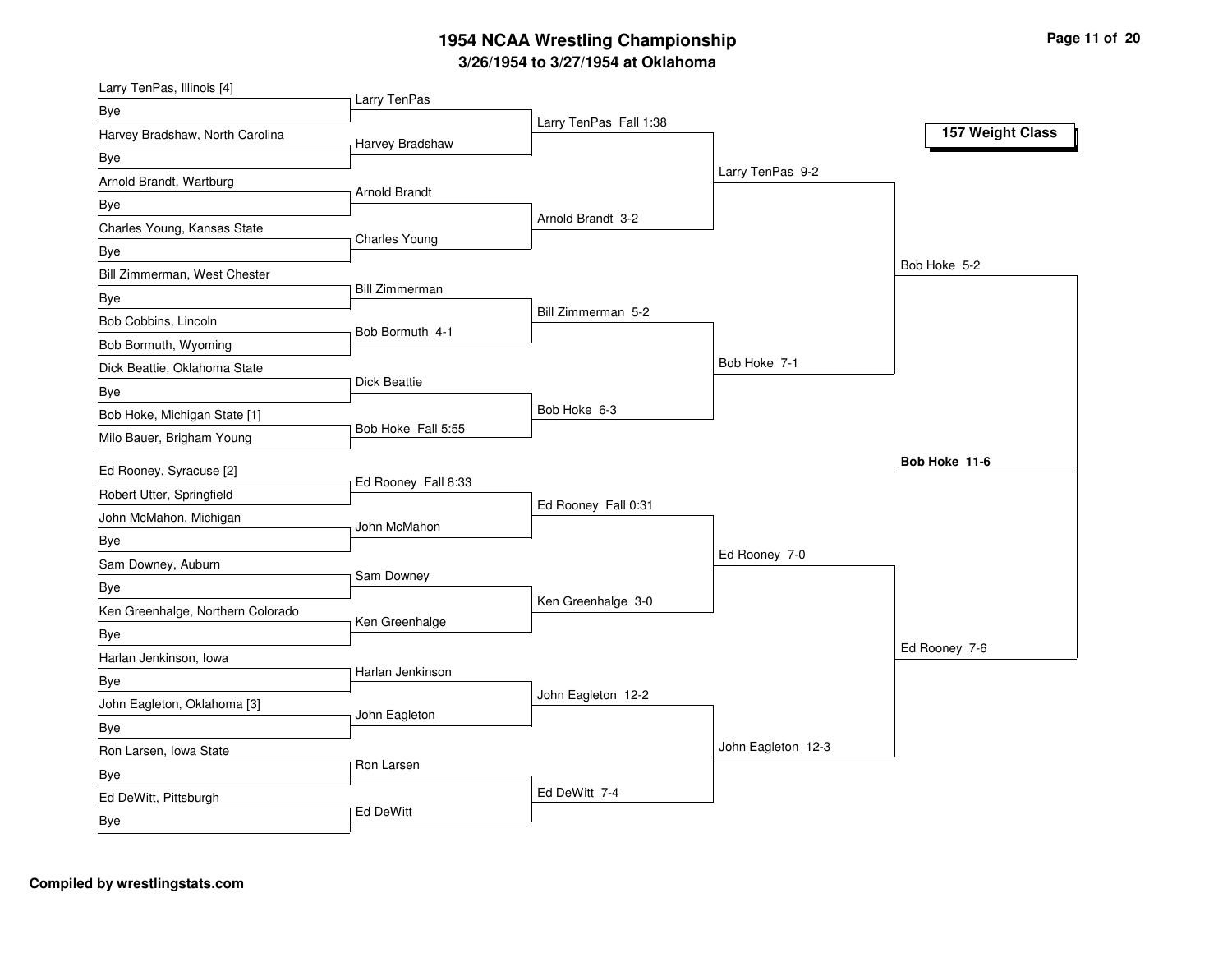# **3/26/1954 to 3/27/1954 at Oklahoma 1954 NCAA Wrestling Championship Page <sup>12</sup> of <sup>20</sup>**

![](_page_12_Figure_1.jpeg)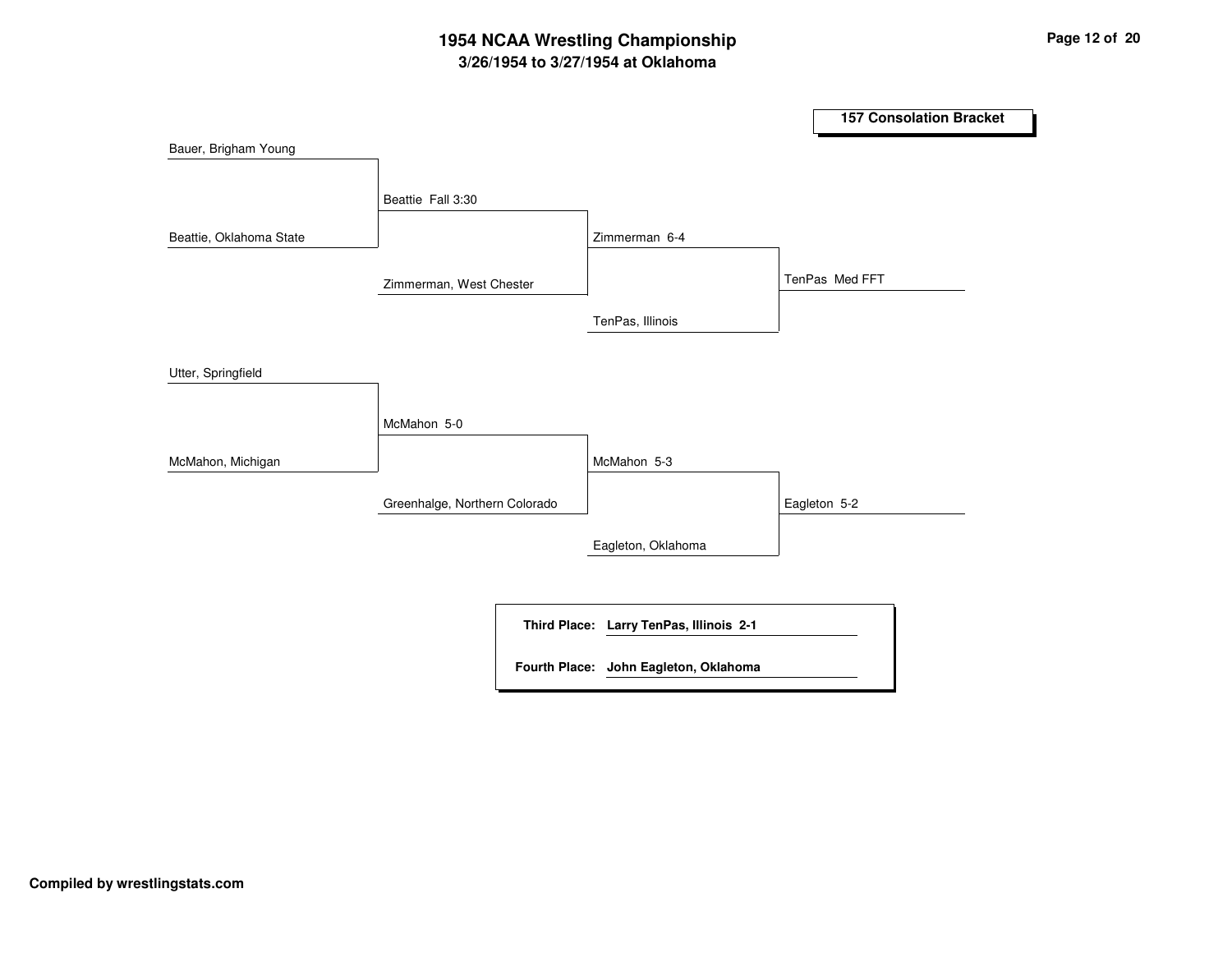| Joe Gattuso, Navy [2]            |                       |                       |                    |                   |
|----------------------------------|-----------------------|-----------------------|--------------------|-------------------|
| Al Rial, Texas A & M             | Joe Gattuso Fall 1:48 |                       |                    |                   |
| Vito Perrone, Michigan State     | Vito Perrone          | Joe Gattuso 10-5      |                    | 167 Weight Class  |
| Bye                              |                       |                       |                    |                   |
| Del McGhee, Washington State     |                       |                       | Joe Gattuso 4-4 RD |                   |
| Bye                              | Del McGhee            |                       |                    |                   |
| Frank Rosenmayr, Colorado        | Frank Rosenmayr       | Del McGhee 10-8       |                    |                   |
| Bye                              |                       |                       |                    |                   |
| Joe Solomon, Pittsburgh          |                       |                       |                    | Joe Solomon 5-2   |
| Bye                              | Joe Solomon           |                       |                    |                   |
| Miles Gregory, North Carolina    | Miles Gregory         | Joe Solomon Fall 3:59 |                    |                   |
| Bye                              |                       |                       |                    |                   |
| John Cunningham, Oklahoma        |                       |                       | Joe Solomon 13-8   |                   |
| Bye                              | John Cunningham       |                       |                    |                   |
| John Winder, Iowa [3]            |                       | John Cunningham 9-6   |                    |                   |
| Bye                              | John Winder           |                       |                    |                   |
| Fred Davis, Oklahoma State [1]   |                       |                       |                    | Joe Solomon 6-2   |
| John Cedarberg, Kansas State     | Fred Davis 6-2        |                       |                    |                   |
| Elmer May, Iowa State            |                       | Fred Davis 4-2        |                    |                   |
| Bye                              | <b>Elmer May</b>      |                       |                    |                   |
| Robert Hockley, Wyoming          |                       |                       |                    |                   |
|                                  |                       |                       | Fred Davis 8-6     |                   |
|                                  | Robert Hockley        |                       |                    |                   |
| <b>Bye</b>                       |                       | Robert Hockley 6-1    |                    |                   |
| Jim Miller, Cornell Iowa         | Jim Miller            |                       |                    |                   |
| Bye                              |                       |                       |                    | Ernie Fischer 4-3 |
| Ernie Fischer, Maryland          | Ernie Fischer         |                       |                    |                   |
| Bye                              |                       | Ernie Fischer 4-2     |                    |                   |
| Don Wem, Toledo [4]              | Don Wem               |                       |                    |                   |
| Bye                              |                       |                       | Ernie Fischer 3-1  |                   |
| Harold Broughton, Colorado State | Harold Broughton      |                       |                    |                   |
| Bye<br>Tom Hankins, Purdue       |                       | Harold Broughton 4-1  |                    |                   |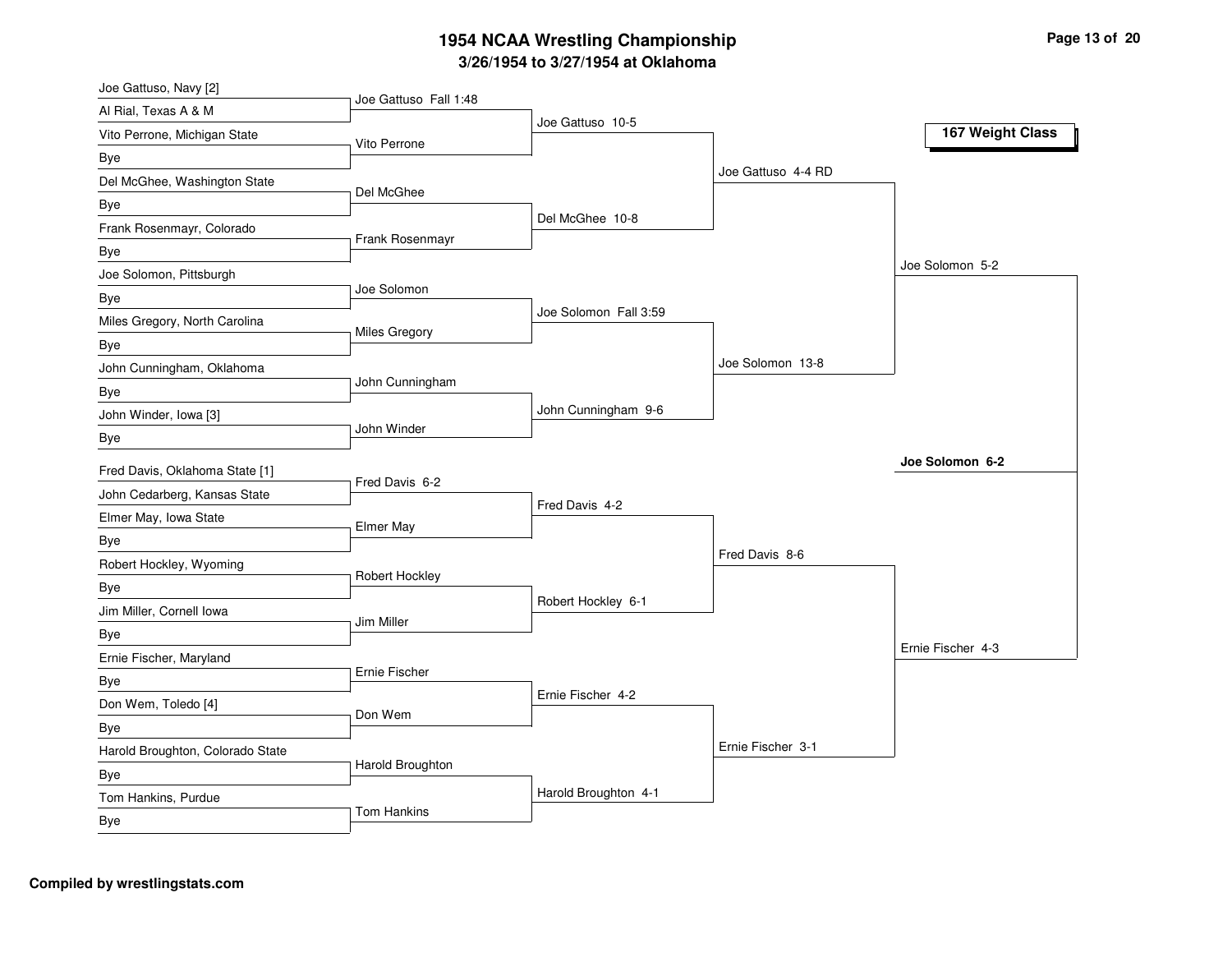# **3/26/1954 to 3/27/1954 at Oklahoma 1954 NCAA Wrestling Championship Page <sup>14</sup> of <sup>20</sup>**

![](_page_14_Figure_1.jpeg)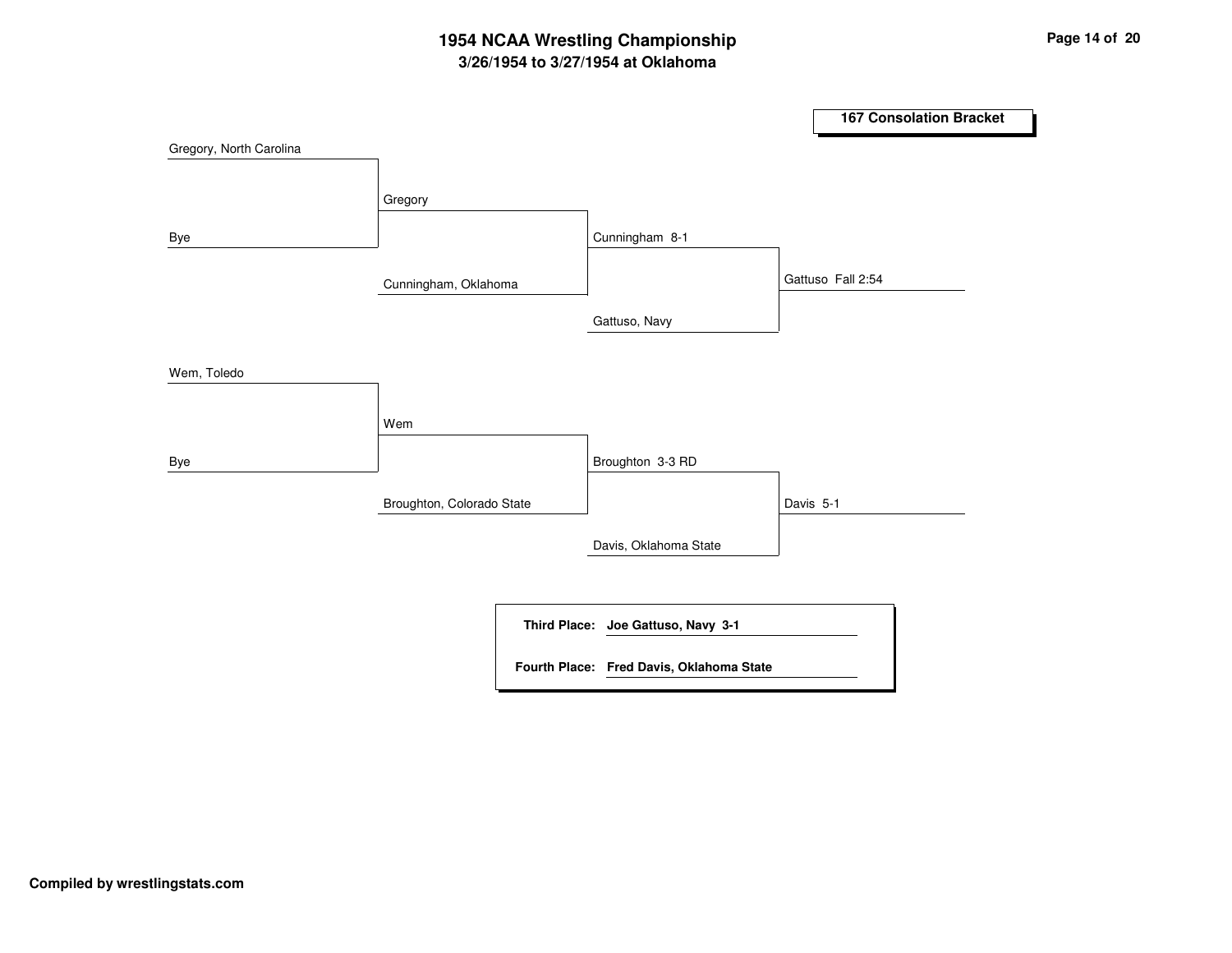| Ned Blass, Oklahoma State [1]    |                        |                            |                 |                  |
|----------------------------------|------------------------|----------------------------|-----------------|------------------|
| Dick Bonacci, Toledo             | Ned Blass 11-2         | Ned Blass Fall 5:10        |                 |                  |
| Con Gerdes, Iowa State           | Con Gerdes             |                            |                 | 177 Weight Class |
| Bye                              |                        |                            |                 |                  |
| Richard Anthony, Indiana         |                        |                            | Ned Blass 5-1   |                  |
| Bye                              | <b>Richard Anthony</b> |                            |                 |                  |
| Tony Soscia, West Chester        | <b>Tony Soscia</b>     | Richard Anthony 3-0        |                 |                  |
| Bye                              |                        |                            |                 |                  |
| Gene White, Oklahoma             |                        |                            |                 | Ned Blass 8-2    |
| Bye                              | Gene White             |                            |                 |                  |
| Dan Segura, Cornell Iowa         | Dan Segura             | Gene White Fall 1:24       |                 |                  |
| Bye                              |                        |                            |                 |                  |
| Joe Krufka, Penn State [4]       |                        |                            | Joe Krufka DFT  |                  |
| Bye                              | Joe Krufka             |                            |                 |                  |
| Fred Draayer, Utah               |                        | Joe Krufka 2-0             |                 |                  |
| Bye                              | Fred Draayer           |                            |                 |                  |
| Royal Smith, Colorado            |                        |                            |                 | Ned Blass 5-4    |
| Bye                              | Royal Smith            |                            |                 |                  |
| Dave Gallaher, Lehigh            |                        | Royal Smith 6-0            |                 |                  |
| Bye                              | Dave Gallaher          |                            |                 |                  |
| George Beresford, Pittsburgh [2] |                        |                            | Royal Smith 3-1 |                  |
| Bye                              | George Beresford       |                            |                 |                  |
| John Nickens, Middle Tennessee   |                        | George Beresford Fall 1:28 |                 |                  |
| Bye                              | John Nickens           |                            |                 |                  |
| Ahmet Senol, Purdue              |                        |                            |                 | Royal Smith 3-2  |
| Bye                              | Ahmet Senol            |                            |                 |                  |
| Bob Marshall, Colorado State     |                        | Ahmet Senol Fall 3:49      |                 |                  |
| Bye                              | <b>Bob Marshall</b>    |                            |                 |                  |
| Ted Weaver, Kansas State [3]     |                        |                            | Ted Weaver 4-2  |                  |
| Bye                              | <b>Ted Weaver</b>      |                            |                 |                  |
| Jule Moravec, South Dakota State |                        | Ted Weaver Fall 8:50       |                 |                  |
| Bye                              | Jule Moravec           |                            |                 |                  |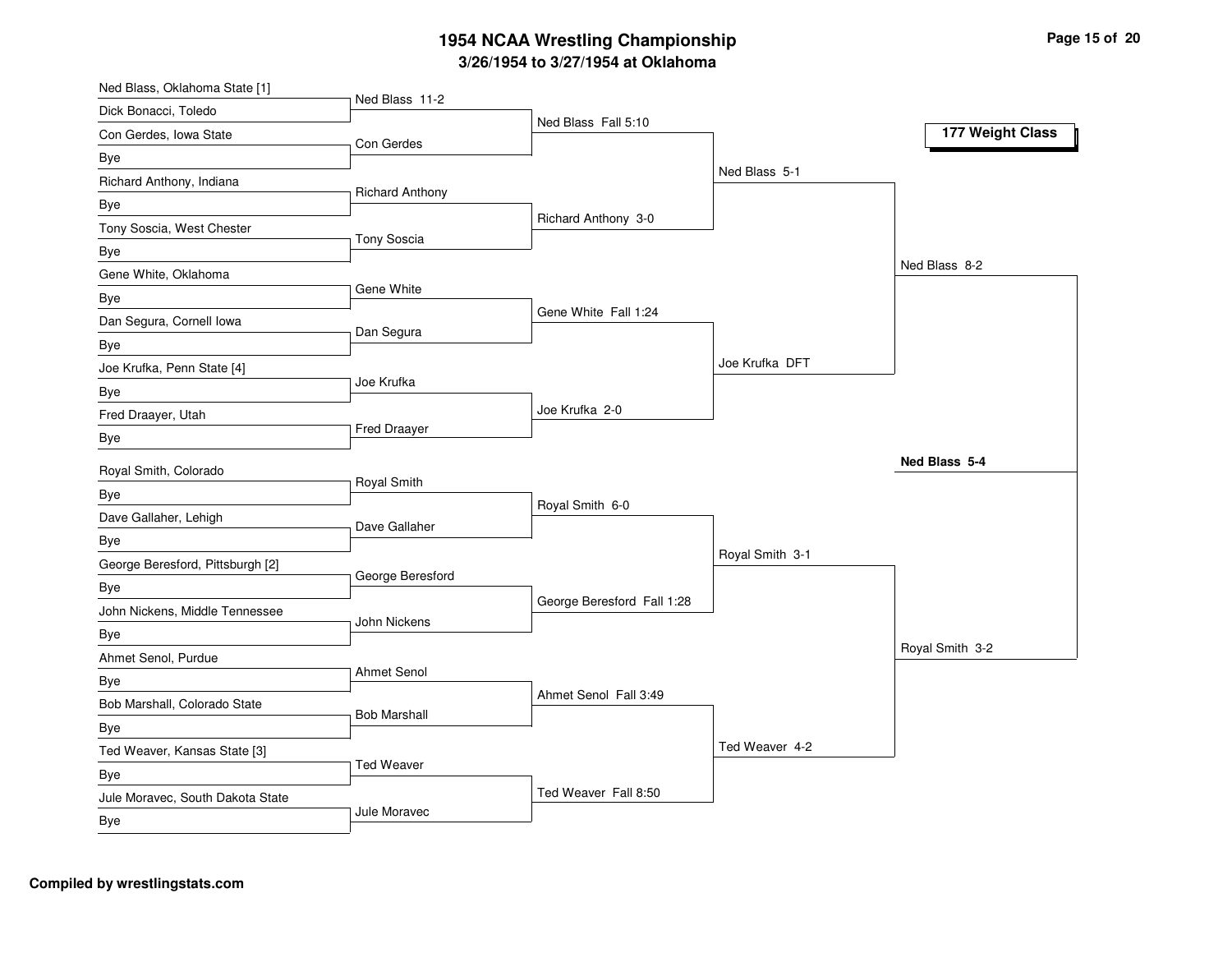# **3/26/1954 to 3/27/1954 at Oklahoma 1954 NCAA Wrestling Championship Page <sup>16</sup> of <sup>20</sup>**

![](_page_16_Figure_1.jpeg)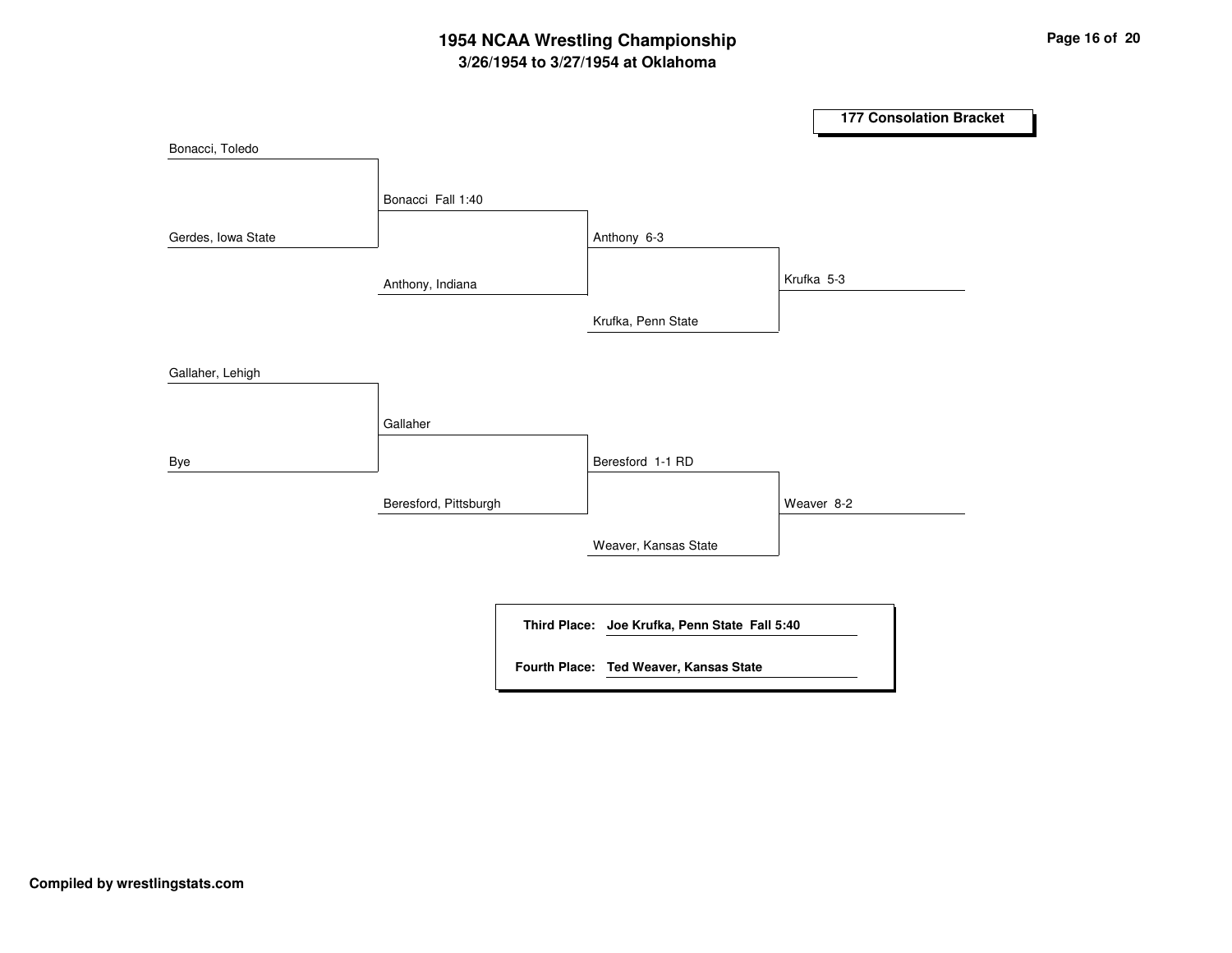# **3/26/1954 to 3/27/1954 at Oklahoma 1954 NCAA Wrestling Championship Page <sup>17</sup> of <sup>20</sup>**

| Peter Blair, Navy [1]                  |                       |                       |                  |
|----------------------------------------|-----------------------|-----------------------|------------------|
|                                        | Peter Blair Fall 1:49 |                       | 191 Weight Class |
| John Robinson, Brigham Young           |                       |                       |                  |
|                                        |                       | Peter Blair Fall 3:39 |                  |
| Bill Oberly, Penn State                |                       |                       |                  |
|                                        | Bill Oberly Fall 7:35 |                       |                  |
| Doc Hearon, Oklahoma                   |                       |                       |                  |
|                                        |                       |                       | Peter Blair 9-1  |
| Gus Gatto, Northern Iowa [4]           |                       |                       |                  |
| Bye                                    | <b>Gus Gatto</b>      |                       |                  |
|                                        |                       |                       |                  |
|                                        |                       | Gus Gatto 1-1 RD      |                  |
| Alan Evans, South Dakota State         |                       |                       |                  |
| James Mills, Oklahoma State            | Alan Evans 5-2        |                       |                  |
|                                        |                       |                       |                  |
|                                        |                       |                       | Peter Blair 10-5 |
| Joe Comly, Lehigh                      | Joe Comly             |                       |                  |
| Bye                                    |                       |                       |                  |
|                                        |                       |                       |                  |
| Streeter Shining, Iowa [2]             |                       | Joe Comly 4-1         |                  |
|                                        | Streeter Shining 4-2  |                       |                  |
| Loren Reid, Colorado State             |                       |                       |                  |
|                                        |                       |                       | Joe Comly 2-0    |
| Denny Krick, Indiana                   |                       |                       |                  |
|                                        | Denny Krick 10-4      |                       |                  |
| Vaughn Hitchcock, Washington State [3] |                       |                       |                  |
|                                        |                       | Alex Sotir 5-4        |                  |
| Alex Sotir, Springfield                |                       |                       |                  |
|                                        | Alex Sotir            |                       |                  |
| Bye                                    |                       |                       |                  |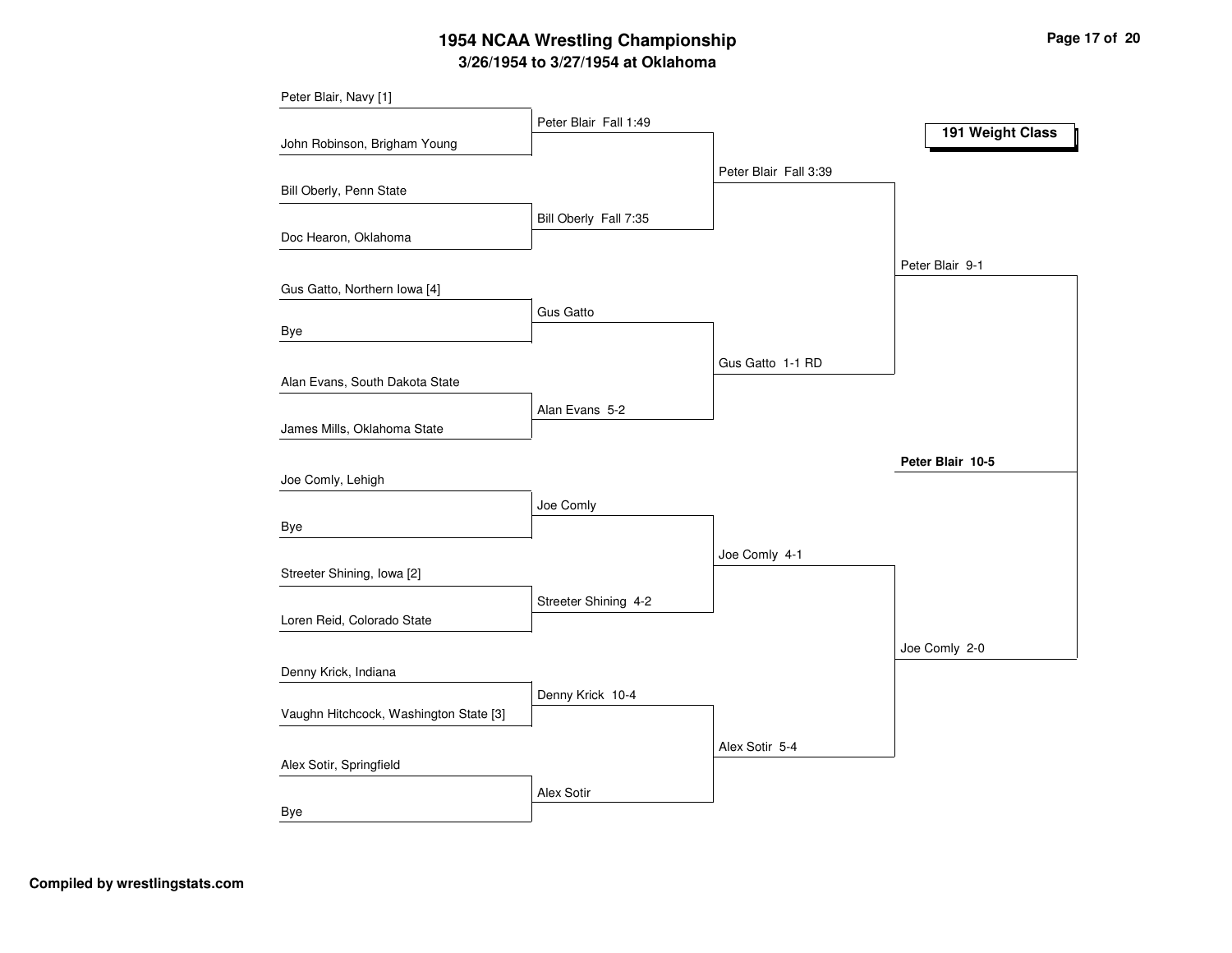# **3/26/1954 to 3/27/1954 at Oklahoma 1954 NCAA Wrestling Championship Page <sup>18</sup> of <sup>20</sup>**

![](_page_18_Figure_1.jpeg)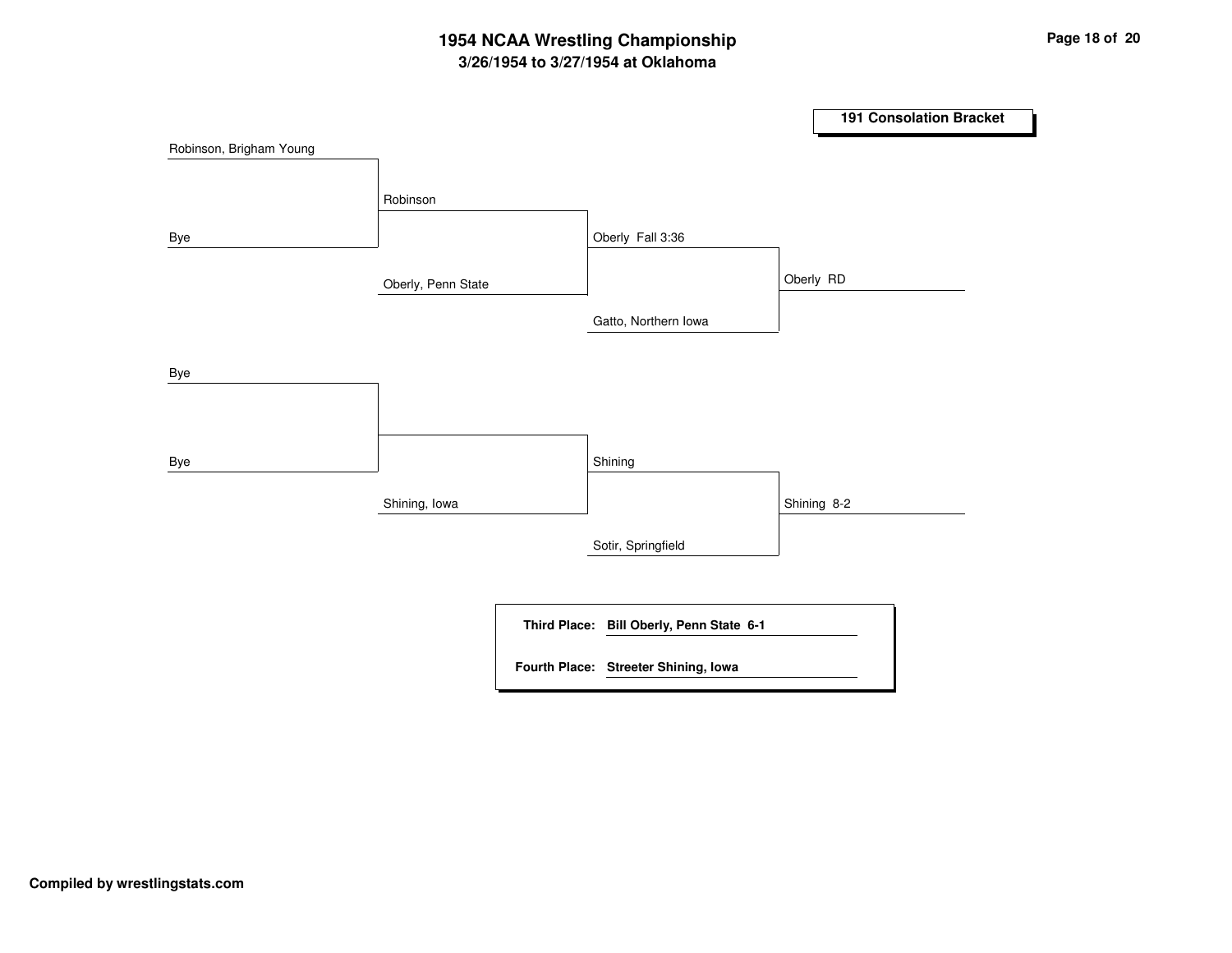# **3/26/1954 to 3/27/1954 at Oklahoma 1954 NCAA Wrestling Championship Page <sup>19</sup> of <sup>20</sup>**

| Gene Nicks, Oklahoma State [1] |                     |                         |                         |
|--------------------------------|---------------------|-------------------------|-------------------------|
|                                | <b>Gene Nicks</b>   |                         | <b>UNL Weight Class</b> |
| Bye                            |                     |                         |                         |
|                                |                     | Gene Nicks Fall 7:00    |                         |
| Larry Fowler, Michigan State   |                     |                         |                         |
|                                | Larry Fowler 6-6 RD |                         |                         |
| Willis Holland, Colorado State |                     |                         |                         |
|                                |                     |                         | Gene Nicks 6-0          |
| Max Kitzelman, Nebraska [4]    |                     |                         |                         |
|                                | Max Kitzelman       |                         |                         |
| <b>Bye</b>                     |                     |                         |                         |
|                                |                     | Max Kitzelman Fall 5:07 |                         |
| Harold Hunter, Pittsburgh      |                     |                         |                         |
|                                | Harold Hunter       |                         |                         |
| <b>Bye</b>                     |                     |                         |                         |
|                                |                     |                         | Gene Nicks 7-0          |
| Bob Konovsky, Wisconsin [2]    |                     |                         |                         |
|                                | <b>Bob Konovsky</b> |                         |                         |
| <b>Bye</b>                     |                     |                         |                         |
|                                |                     | Bob Konovsky 6-0        |                         |
| Bill Hix, Middle Tennessee     |                     |                         |                         |
|                                | <b>Bill Hix</b>     |                         |                         |
| Bye                            |                     |                         |                         |
|                                |                     |                         | Bob Konovsky 3-0        |
| Ken Ellis, Kansas State        |                     |                         |                         |
|                                | Ken Ellis           |                         |                         |
| <b>Bye</b>                     |                     |                         |                         |
|                                |                     | Ken Ellis 5-4           |                         |
| Jack Ellena, UCLA [3]          |                     |                         |                         |
|                                | Jack Ellena         |                         |                         |
| <b>Bye</b>                     |                     |                         |                         |